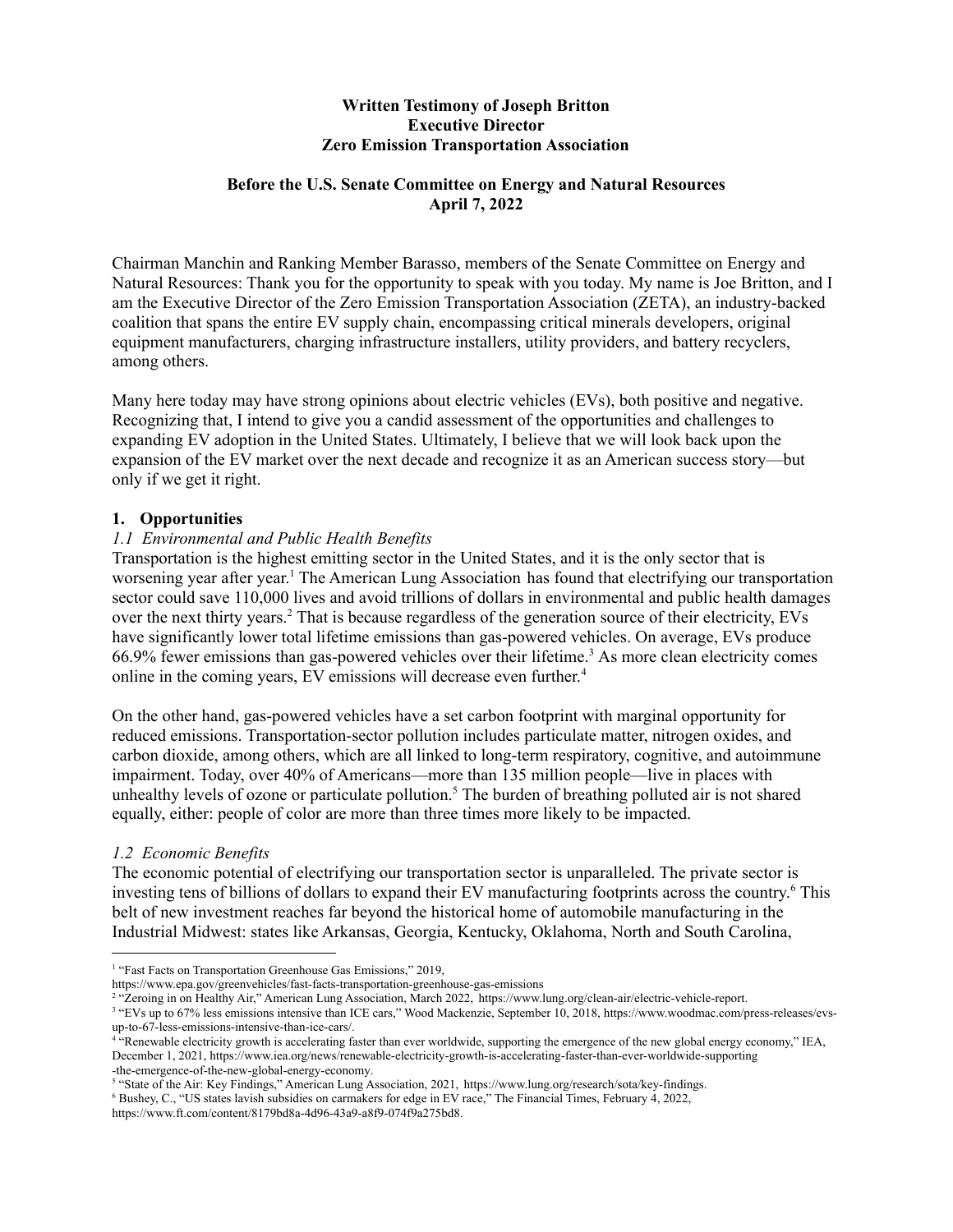Tennessee, and West Virginia, among others, are also experiencing unprecedented investments. <sup>7</sup> These capital resources are putting thousands of Americans to work: in total, the EV industry could directly create 2 million jobs. <sup>8</sup> These direct jobs will support many more other jobs, too. In 2020 alone, the EV sector grew at an 8% rate, while the rest of the auto sector saw a 9% decline in jobs due to COVID-19.<sup>9</sup> Across the entire EV supply chain, the industry has created jobs in advanced manufacturing, mechanical and chemical engineering, commercial and industrial design, and software development.<sup>10</sup>

The ascendancy of the EV sector will create an even broader ecosystem of new careers. Installing and maintaining charging infrastructure, for example, generates more jobs per dollar of investment than traditional remanufacturing or highway maintenance. <sup>11</sup> Suffice it to say, the expansion of electric transportation will deliver not just environmental and public health benefits but also unparalleled economic benefits to communities across America. These benefits will be experienced not just by EV drivers, but by every American who benefits from a stable career, who avoids breathing polluted air, or whose small business benefits from a new manufacturing plant that just opened in their town.

Of course, at a time when we are contending with skyrocketing gasoline prices, it comes as no surprise that Americans are growing increasingly interested in owning their own EVs. Because of their reduced operating and maintenance costs, EVs are cheaper to own over their lifetimes than gasoline-powered vehicles. In fact, ZETA recently published a report showing that across the country, EVs are 3–6 times cheaper to drive per mile than gasoline-powered vehicles. <sup>12</sup> After all, electricity is far cheaper than gasoline, and because electricity isn't subject to foreign supply chain interruptions, its price is far more stable. According to a recent national survey, these cost savings are a compelling reason why a bipartisan 71% supermajority of American voters are considering an EV for their next vehicle purchase or lease. 13

There is unequivocal potential for the domestic EV manufacturing industry to scale to meet this demand, which would cement the industry as a leading global manufacturing and job creation base. But the sector is at a crossroads, and we should not take for granted that American companies will have the support they need to meet this demand. Beginning in 2007, as low-gas-mileage vehicles fell out of favor with consumers as gasoline prices spiked, Americans increasingly began to purchase imports. <sup>14</sup> This, among other factors, helped precipitate the auto bailout.

We must ensure that the United States does not lose our global auto manufacturing leadership again. Around the world, countries are creating EV consumer incentives to drive down the sticker prices of EVs, building out national charging networks, and facilitating medium- and heavy-duty fleet electrification. This is not only aimed at driving electrification, but also toward ensuring that their economies are rising to the challenge to meet consumer demand. We too must be doing more to accelerate electrification—and not for the driver's sake, but rather to drive economic growth and reduce emissions to both address

<sup>7</sup> Gringlas, S., "The Sun Belt is making a big play for the hot electric vehicle market," National Public Radio, December 28, 2021, [https://www.npr.org/2021/12/28/1068285310/the-sun-belt-is-making-a-big-play-for-the-hot-electric-vehicle-market.](https://www.npr.org/2021/12/28/1068285310/the-sun-belt-is-making-a-big-play-for-the-hot-electric-vehicle-market)

<sup>8</sup> Baldwin, S., A. Myers, M. O'Boyle, and D. Wooley, "Accelerating Clean, Electrified Transportation By 2035: Policy Priorities," Energy Innovation, April 2021, [https://energyinnovation.org/wp-content/uploads/2021/04/Energy-Innovation\\_2035-2.0](https://energyinnovation.org/wp-content/uploads/2021/04/Energy-Innovation_2035-2.0-Accelerating-Clean-Transportation-Policy-Report.pdf)

[<sup>-</sup>Accelerating-Clean-Transportation-Policy-Report.pdf](https://energyinnovation.org/wp-content/uploads/2021/04/Energy-Innovation_2035-2.0-Accelerating-Clean-Transportation-Policy-Report.pdf).

<sup>9</sup> "DOE Finds Strong Opportunity For Job Growth In Energy Sector Post-Pandemic," U.S. Department of Energy, July 19, 2021, <https://www.energy.gov/articles/doe-finds-strong-opportunity-job-growth-energy-sector-post-pandemic>.

<sup>&</sup>lt;sup>10</sup> "Careers in Electric Vehicles," Bureau of Labor Statistics, https://www.bls.gov/green/electric\_vehicles/.

<sup>11</sup> "Sustainable Recovery: World Energy Outlook Special Report," IEA, June 18, 2020, [https://www.iea.org/reports/sustainable-recovery](https://www.iea.org/reports/sustainable-recovery/transport#abstract) [/transport#abstract](https://www.iea.org/reports/sustainable-recovery/transport#abstract).

<sup>&</sup>lt;sup>12</sup> "Comparing the Operating Costs of Electric Vehicles and Gas-Powered Vehicles," ZETA, March 14, 2022,

[https://www.zeta2030.org/news/electric-vehicles-are-delivering-marked-cost-savings-for-drivers-and-surging-gasoline-prices-are-making-the-cost](https://www.zeta2030.org/news/electric-vehicles-are-delivering-marked-cost-savings-for-drivers-and-surging-gasoline-prices-are-making-the-cost-savings-increasingly-apparent) [-savings-increasingly-apparent.](https://www.zeta2030.org/news/electric-vehicles-are-delivering-marked-cost-savings-for-drivers-and-surging-gasoline-prices-are-making-the-cost-savings-increasingly-apparent)

<sup>&</sup>lt;sup>13</sup> "New National Poll Shows That A Large Bipartisan Majority Of Voters Favor Policies To Accelerate Electric Vehicle Adoption," ZETA, March 28, 2022, [https://www.zeta2030.org/news/new-national-poll-shows-that-a-large-bipartisan-majority-of-voters-favor-policies-to-accelerate-electric](https://www.zeta2030.org/news/new-national-poll-shows-that-a-large-bipartisan-majority-of-voters-favor-policies-to-accelerate-electric-vehicle-adoption) [-vehicle-adoption](https://www.zeta2030.org/news/new-national-poll-shows-that-a-large-bipartisan-majority-of-voters-favor-policies-to-accelerate-electric-vehicle-adoption).

<sup>&</sup>lt;sup>14</sup> Klier. T., "From tail fins to hybrids: How Detroit lost its dominance of the U.S. auto market," Economic Perspectives, Federal Reserve Bank of Chicago, 2009, <https://www.chicagofed.org/publications/economic-perspectives/2009/2qtr-klier>.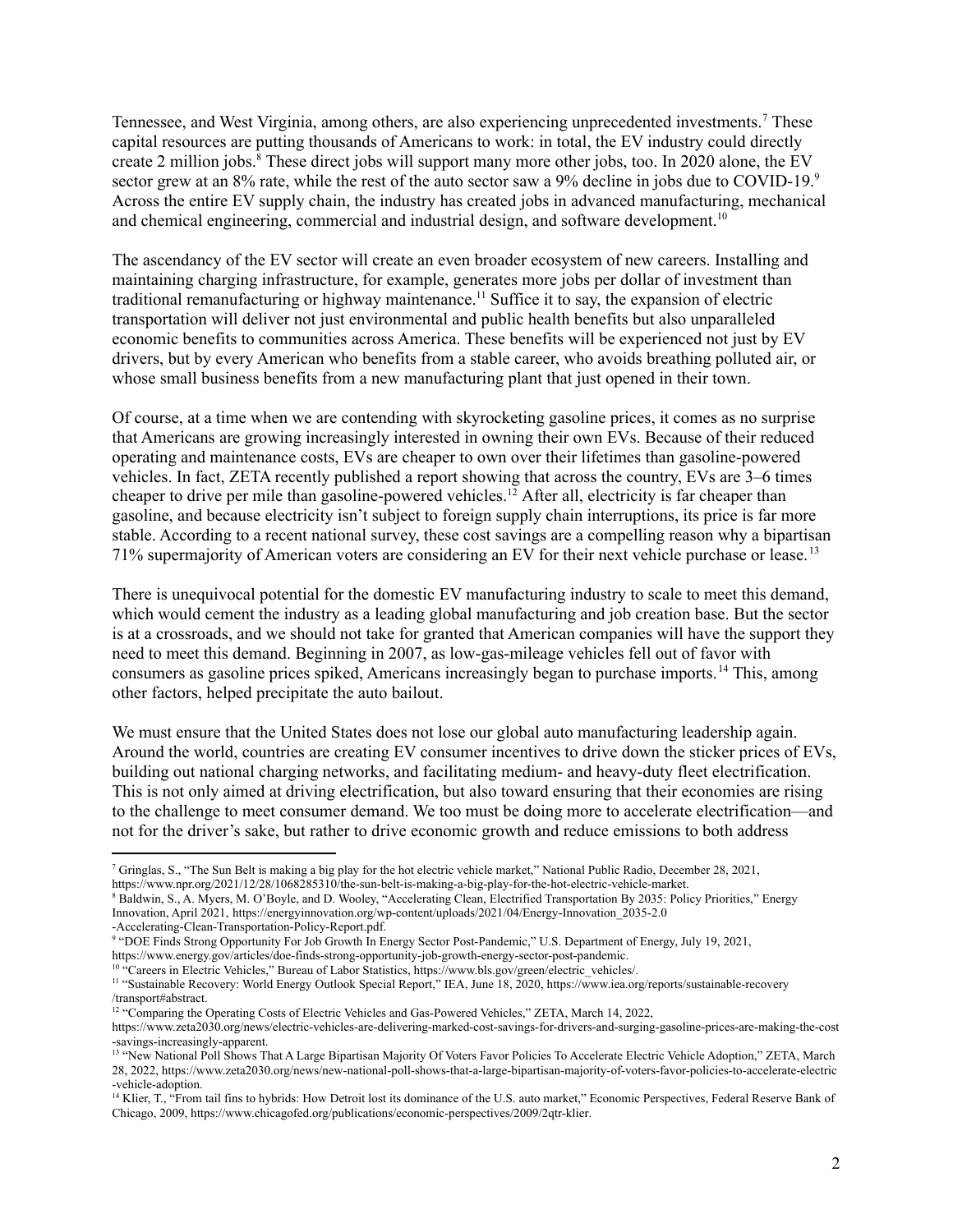climate change and boost public health. The less we do in this policy arena, the more ground that we will concede to foreign commercial interests—and the fewer public benefits that will be within reach.

But getting this right requires not only strong support from policymakers who are willing to drive electrification—it will also take a comprehensive, bipartisan strategy designed to secure a North American supply chain for critical mineral production. These critical minerals—which include lithium, cobalt, nickel, graphite, and manganese, among others—are currently part of a global supply chain, and the United States would benefit from strengthening our domestic supply chain. These minerals are necessary for the modern Lithium-ion (Li-ion) batteries upon which EVs depend. But it is important to note that anyone who uses an iPhone or laptop, who drives any type of modern vehicle, or who wants to invest in our national security architecture also depends on critical minerals. These minerals are widely used and essential to the function of most modern consumer electronics, our satellites, and our missile systems—not just our electric vehicles.

#### *1.3 Strengthening Our National Security*

We are witnessing the danger of overreliance on foreign markets and supply chains for a host of energy resources. And while many may think first of critical materials, it is important to note that this reliance also includes petroleum products, despite the fact that the United States is a net fossil fuels exporter. The truth is we still import almost half of our crude oil—because many of our refineries are not equipped to process the American-sourced and more-expensive light, sweet crude.<sup>15</sup> The heavy, sour crude that we import often comes from less friendly foreign capitals, which makes U.S. consumers and our allies more susceptible to global instability.

Electrifying our transportation sector could free us from this overreliance on foreign governments—if we make the right investments. Currently, China is the world's most prolific critical mineral refiner. China's mining and processing prowess stems from decades of government investments and policies to streamline its critical minerals processing. They have invested more than \$60 billion to establish a head start. <sup>16</sup> But that does not mean that we should be counted out. For example, the United States accounts for about 10% of global battery cell production, thanks in large part to the launch of several new gigafactories in recent years—and several more battery production factories are on the way. By 2030, U.S. battery production is expected to reach 800% of our 2020 capacity.

With the proper federal investment, the United States could be a global leader in critical mineral production and processing, which would help enable us to win the clean transportation race. The United States has 7.9 million metric tons of lithium content resources, which is the world's fourth-largest identified lithium supply—or, 9.2% of the world's total lithium resources.<sup>17</sup> The North American lithium resource supply is an even-greater 12.5 million metric tons. This far surpasses China's 5.1 million metric tons of lithium resources. Similarly, we have 53,000 metric tons of cobalt reserves, and Australia, our close ally, has 1.4 million tons of reserves. China has only 80,000 metric tons. And while the United States' nickel reserves are relatively small, the reserves of our close allies in Canada and Australia have a combined 22.8 million metric tons—dwarfing China's 2.8 million metric tons. China is not the global leader in critical minerals development and processing because of its natural resources—rather, it is leading this race because it has invested so heavily in shoring up its industry.

<sup>15</sup> "Oil and petroleum products explained," U.S. Energy Information Administration, April 2021, [https://www.eia.gov/energyexplained/oil-and](https://www.eia.gov/energyexplained/oil-and-petroleum-products/imports-and-exports.php)[petroleum-products/imports-and-exports.php.](https://www.eia.gov/energyexplained/oil-and-petroleum-products/imports-and-exports.php)

<sup>&</sup>lt;sup>16</sup> Graham, J., K. Belton, and X. Suri, "How China Beat the US in Electric Vehicle Manufacturing," Issues in Science and Technology, Winter 2021, <https://issues.org/china-us-electric-vehicles-batteries/>.

<sup>17</sup> "Mineral Commodity Summaries," U.S. Geological Survey, January 2021, <https://pubs.usgs.gov/periodicals/mcs2021/mcs2021.pdf>.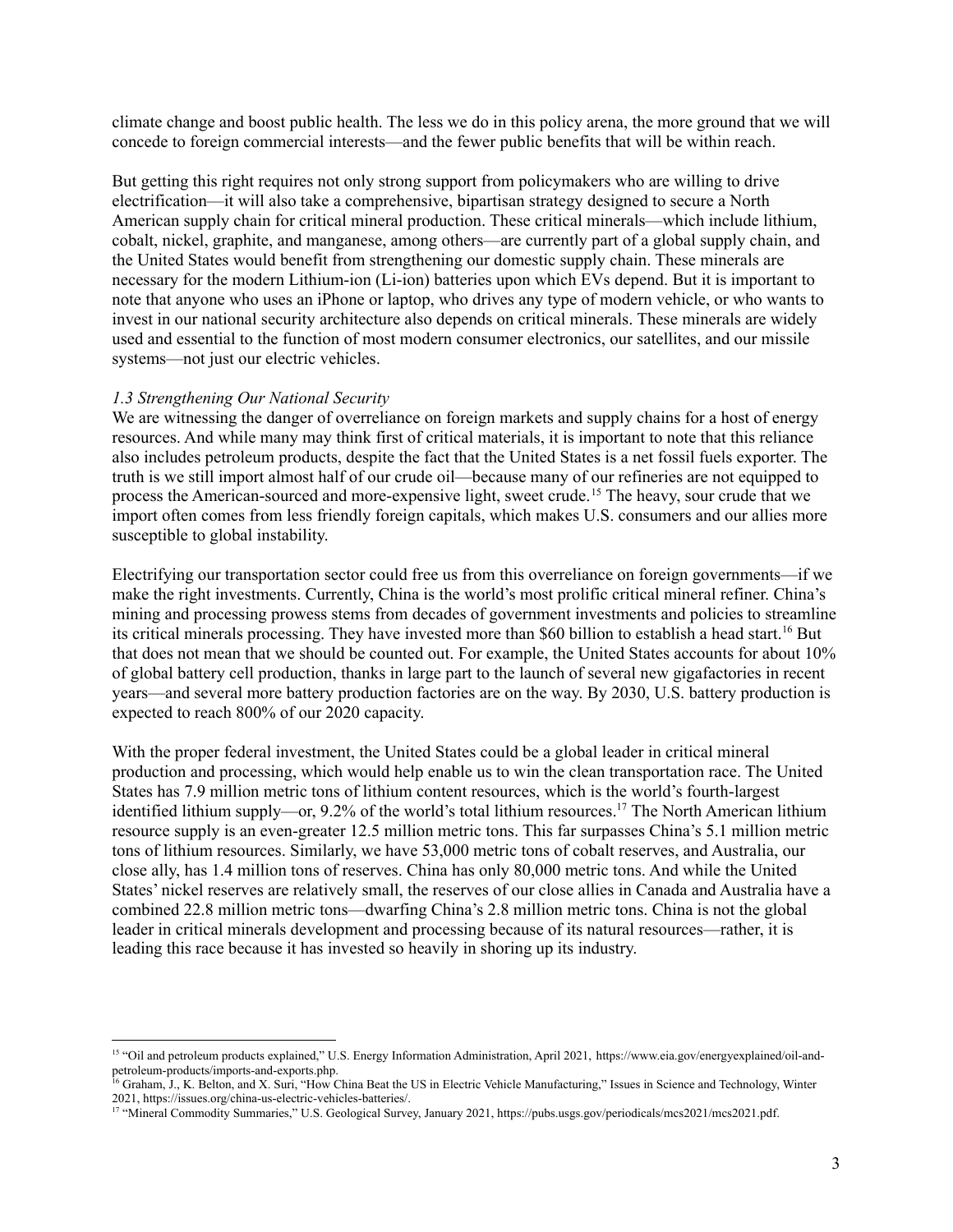# **2. Examples of ZETA Member Companies' Leadership**

### *2.1 Critical Minerals Developers & Processors*

The private sector is actively working to onshore our critical minerals supply chain. ZETA represents a host of companies seeking to expand America's critical mineral production and our battery manufacturing capacity. For example, with regard to lithium, Albemarle produced 5,000 metric tons of lithium carbonate equivalent (LCE) in 2019, and it has a maximum capacity of 10,000 metric tons of LCE per year at their Silver Peak, Nevada plant, and the potential for 50,000 metric tons of LCE per year at their Kings Mountain, North Carolina plant.<sup>18</sup> Ioneer has a 1.2 million metric ton lithium reserve, and it will produce more than 21,000 metric tons of LCE per year. Lithium Americas operates an 8.2 million metric ton LCE mine, and it will produce 80,000 metric tons per year.<sup>19</sup> We believe that by 2026, U.S. lithium production could provide enough lithium to meet the demand of at least 750% of the EV market penetration in 2021, depending on how much of that lithium is integrated into EV-destined batteries. <sup>20</sup> And production will continue to increase throughout the decade, depending on government support.

Similarly, North American cobalt resources are vast, and production is scaling up to develop these resources. <sup>21</sup> Another ZETA member company, Jervois Mining USA Limited, is building one of the United States' first primary cobalt production operations in years. Its production could represent 15–20% of U.S. annual consumption. Jervois's Idaho Cobalt Operation will produce 1,915 metric tons of cobalt per year beginning in 2022.<sup>22</sup> Across North America, reserves that are economically viable for development are currently capable of producing nearly 300,000 metric tons of cobalt, which could secure enough supply for a much greater EV market penetration. Additional development in the coming years will grow these ready-for-production reserves to include more of North America's millions of metric tons of cobalt resources.

These critical minerals companies are ensuring that they are operating at the highest levels of sustainability and promoting social responsibility. Many of these extraction companies are members of the Initiative for Responsible Mining Assurance (IRMA) and other sustainable mining organizations.<sup>23</sup> They also report on emissions, water usage, community engagement, and employee diversity. These uniform business standards help ensure that American companies are among the most sustainable and community engagement-oriented critical minerals development companies in the world.

### *2.2 Vehicle Manufacturers*

American EV manufacturers are additionally striving to build out their domestic critical minerals supply chains. ZETA member Tesla, the world's largest EV manufacturer, requires its suppliers to provide evidence of management systems that ensure social, environmental, and sustainability best practices in their own operations, as well as to demonstrate a commitment to responsible sourcing into their supply chains.<sup>24</sup> In addition to working on expanding its domestic sourcing (for example, Tesla recently announced its partnership with Talon Metals to procure domestic nickel), <sup>25</sup> Tesla's suppliers are mandated to abide by domestic and international material compliance requirements in the International Material Data System (IMDS) to meet EU and other international material and environmental-related regulations. This ensures that its critical minerals—and especially cobalt—are free of any of the labor abuses that have

<sup>&</sup>lt;sup>18</sup> "Investor Presentation and Non-GAAP Reconciliations," Albemarle Corporation, September 2020,

<https://investors.albemarle.com/static-files/8636bf3c-868b-42e9-96b4-906a01f0cb17>.

<sup>&</sup>lt;sup>19 "</sup>Thacker Pass," Lithium Americas, August 2018, <https://www.lithiumamericas.com/thacker-pass/>.

<sup>20</sup> "Quarterly Light-Vehicle Sales Report: Q4 2021," Cox Automotive, January 2022, [https://www.coxautoinc.com/wp-content/uploads/2022/01/](https://www.coxautoinc.com/wp-content/uploads/2022/01/Q4-2021-Kelley-Blue-Book-Sales-and-Data-Report.pdf) [Q4-2021-Kelley-Blue-Book-Sales-and-Data-Report.pdf.](https://www.coxautoinc.com/wp-content/uploads/2022/01/Q4-2021-Kelley-Blue-Book-Sales-and-Data-Report.pdf)

<sup>21</sup> "Mineral Commodity Summaries," U.S. Geological Survey, January 2021, <https://pubs.usgs.gov/periodicals/mcs2021/mcs2021.pdf>.

<sup>22</sup> "Idaho Cobalt Operations," Jervois Mining USA, <https://jervoisglobal.com/projects/idaho-cobalt-operations/>.

<sup>&</sup>lt;sup>23</sup> "About Us," Initiative For Responsible Mining Assurance, [https://responsiblemining.net/about/about-us/.](https://responsiblemining.net/about/about-us/)

<sup>&</sup>lt;sup>24</sup> "Impact Report," Tesla, 2020, [https://www.tesla.com/ns\\_videos/2020-tesla-impact-report.pdf](https://www.tesla.com/ns_videos/2020-tesla-impact-report.pdf).

<sup>&</sup>lt;sup>25</sup> "Tesla and Talon Metals Enter Into Supply Agreement For Nickel," Talon Metals Corporation, January 10, 2022,

[https://talonmetals.com/tesla-and-talon-metals-enter-into-supply-agreement-for-nickel/.](https://talonmetals.com/tesla-and-talon-metals-enter-into-supply-agreement-for-nickel/)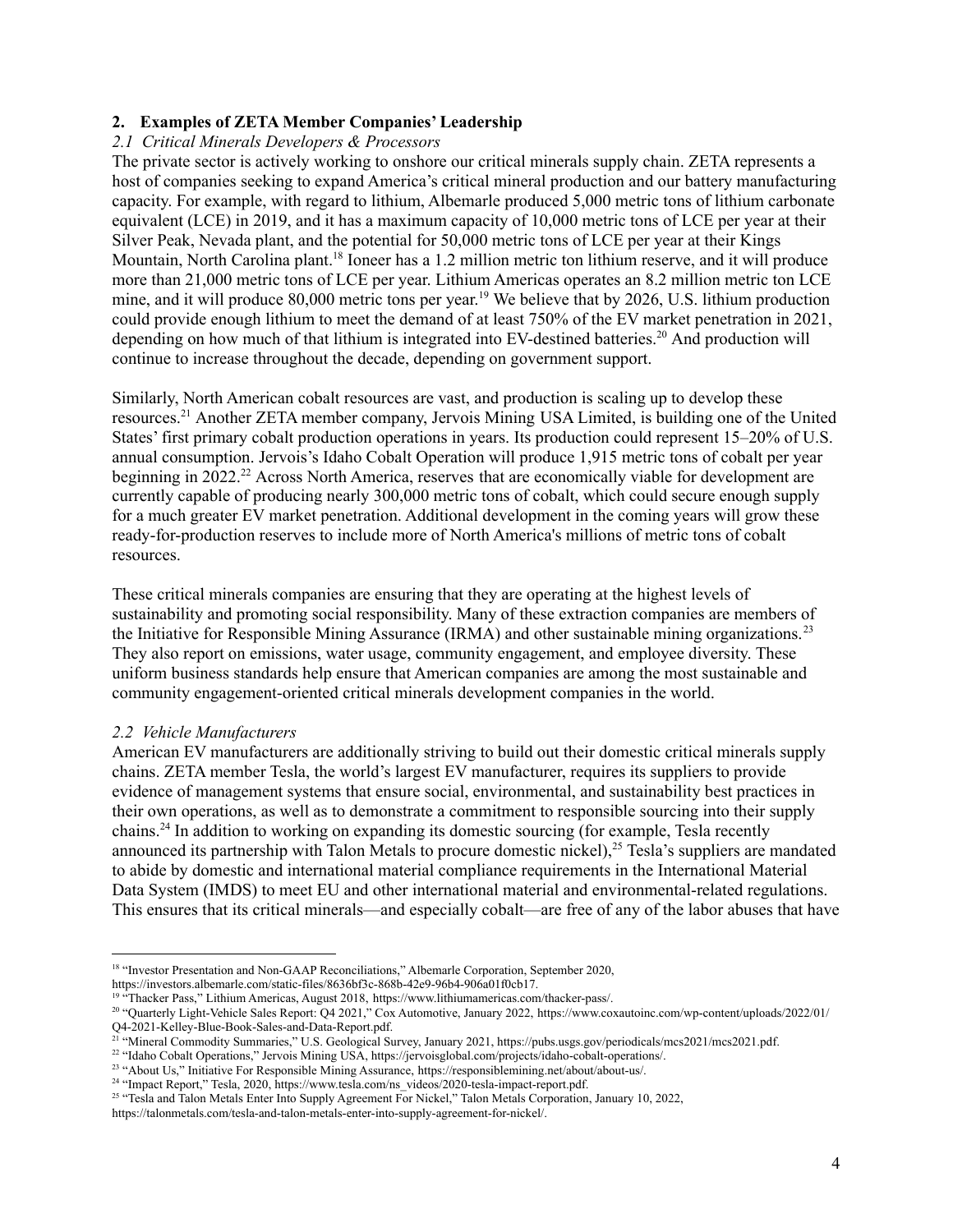historically plagued the mineral's supply chain. Through its economic reach, private-sector companies like Tesla are helping to promote American environmental and labor values in global supply chains.

ZETA member Rivian also holds all its suppliers to an internal code of conduct.<sup>26</sup> This action ensures that its suppliers conduct due diligence to understand the source of the raw materials used in their products; to follow the Organization for Economic Cooperation and Development (OECD) Due Diligence Guidelines concerning sourcing, extraction, and handling of cobalt and other critical minerals; and to make a reliable determination of the origin and source of such minerals. The code also requires suppliers to exercise adequate due diligence to ensure that any of the critical minerals contained in their products do not directly or indirectly finance or benefit perpetrators of human rights abuses, or otherwise contribute to human rights violations. Rivian is exploring ways to extend partnerships to domestic suppliers of critical minerals, including both traditional established suppliers and suppliers of unconventional resources, including those with innovative technologies and those who can provide recycled materials.

Additionally, ZETA member Arrival builds electric transit vehicles and delivery vans. It similarly holds all of its suppliers to their Suppliers' Code of Conduct, which requires its suppliers to enforce environmental and labor standards.<sup>27</sup> It also requires Arrival's suppliers to consistently monitor and enforce these standards in their own operations and supply chain, as well as make improvements to meet or exceed Arrival's standards. Arrival expects its suppliers to exercise stringency in their supply chain via a due diligence management system in order to identify applicable risks and take appropriate steps to mitigate them. This includes determining whether relevant materials originate from regions with high risks, which include areas associated with conflict, child labor, forced labor and human trafficking, human rights violations, or other reasonably objective high-risk activities, including severe health and safety risks and negative environmental impacts.

### *2.3 Battery Manufacturers & Recyclers*

Like ZETA's critical minerals developers and EV manufacturers, many U.S. battery producers are also striving to onshore their critical minerals supply chains. ZETA member Panasonic, which builds EV batteries at the Nevada gigafactory it operates with Tesla, is entering into partnerships to stabilize its domestic supply chains for critical minerals. For example, Panasonic is working with Schlumberger New Energy to increase its domestic supply of lithium. <sup>28</sup> Panasonic is also partnering with ZETA member Redwood Materials, who is also testifying here today.<sup>29</sup> Redwood will recycle Panasonic's scrap copper foil—a critical part of the anode—and remanufacture it for use in new batteries.

Importantly, American innovators are also helping to ensure that critical minerals are recycled. Recycling technologies can reclaim up to 95% of critical materials from expired batteries in a commercially competitive way. I will defer to Redwood Materials on recycling-specific details because they are leading experts on the topic. Other recycling companies like Li-Cycle, which will be capable of recycling up to 45,000 metric tons of lithium here in the U.S. by 2025, are also among our membership. I will emphasize, however, that critical mineral recycling is imperative to the supply chain.

The capacity to recycle the critical minerals from EV batteries is another advantage over our gasoline-based transportation system. After all, when we import and burn fossil fuels, they are gone forever (except—of course, for the enduring negative impact they leave on climate change and public

<sup>26</sup> "Supplier Code of Conduct," Rivian Automotive, [https://assets.rivian.com/2md5qhoeajym/5PEdyH1PnC3iEllseM49oY/](https://assets.rivian.com/2md5qhoeajym/5PEdyH1PnC3iEllseM49oY/060ec197886709bad62557bda70a618e/Rivian_-_Supplier_Code_of_Conduct.pdf) [060ec197886709bad62557bda70a618e/Rivian\\_-\\_Supplier\\_Code\\_of\\_Conduct.pdf.](https://assets.rivian.com/2md5qhoeajym/5PEdyH1PnC3iEllseM49oY/060ec197886709bad62557bda70a618e/Rivian_-_Supplier_Code_of_Conduct.pdf)

<sup>27</sup> "Arrival Supplier Code of Conduct," Arrival, [https://arrival.com/us/en/legal/supplier-code-of-conduct?gclid=CjwKCAjwrqqSBhBbEi](https://arrival.com/us/en/legal/supplier-code-of-conduct?gclid=CjwKCAjwrqqSBhBbEiwAlQeqGmD4KuegrWpbqakYNHFIvFjwHMjI-Q1H0aFVmziXW9IqIu3xGUug1hoCFkYQAvD_BwE#human-rights-and-fair-labour-practice) [wAlQeqGmD4KuegrWpbqakYNHFIvFjwHMjI-Q1H0aFVmziXW9IqIu3xGUug1hoCFkYQAvD\\_BwE#human-rights-and-fair-labour-practice](https://arrival.com/us/en/legal/supplier-code-of-conduct?gclid=CjwKCAjwrqqSBhBbEiwAlQeqGmD4KuegrWpbqakYNHFIvFjwHMjI-Q1H0aFVmziXW9IqIu3xGUug1hoCFkYQAvD_BwE#human-rights-and-fair-labour-practice).

<sup>29</sup> Korosec, K., "Panasonic to use Redwood's recycled materials in battery cell production at Tesla gigafactory," Techcrunch, January 4, 2022, <https://techcrunch.com/2022/01/04/panasonic-redwood-battery-cell-production-tesla/>. <sup>28</sup> "Schlumberger New Energy and Panasonic Energy of North America Announce Strategic Collaboration on New Battery-Grade Lithium Production Process," Schlumberger New Energy, June 10, 2021, <https://www.slb.com/newsroom/press-release/2021/pr-2021-0610-sne-panasonic>.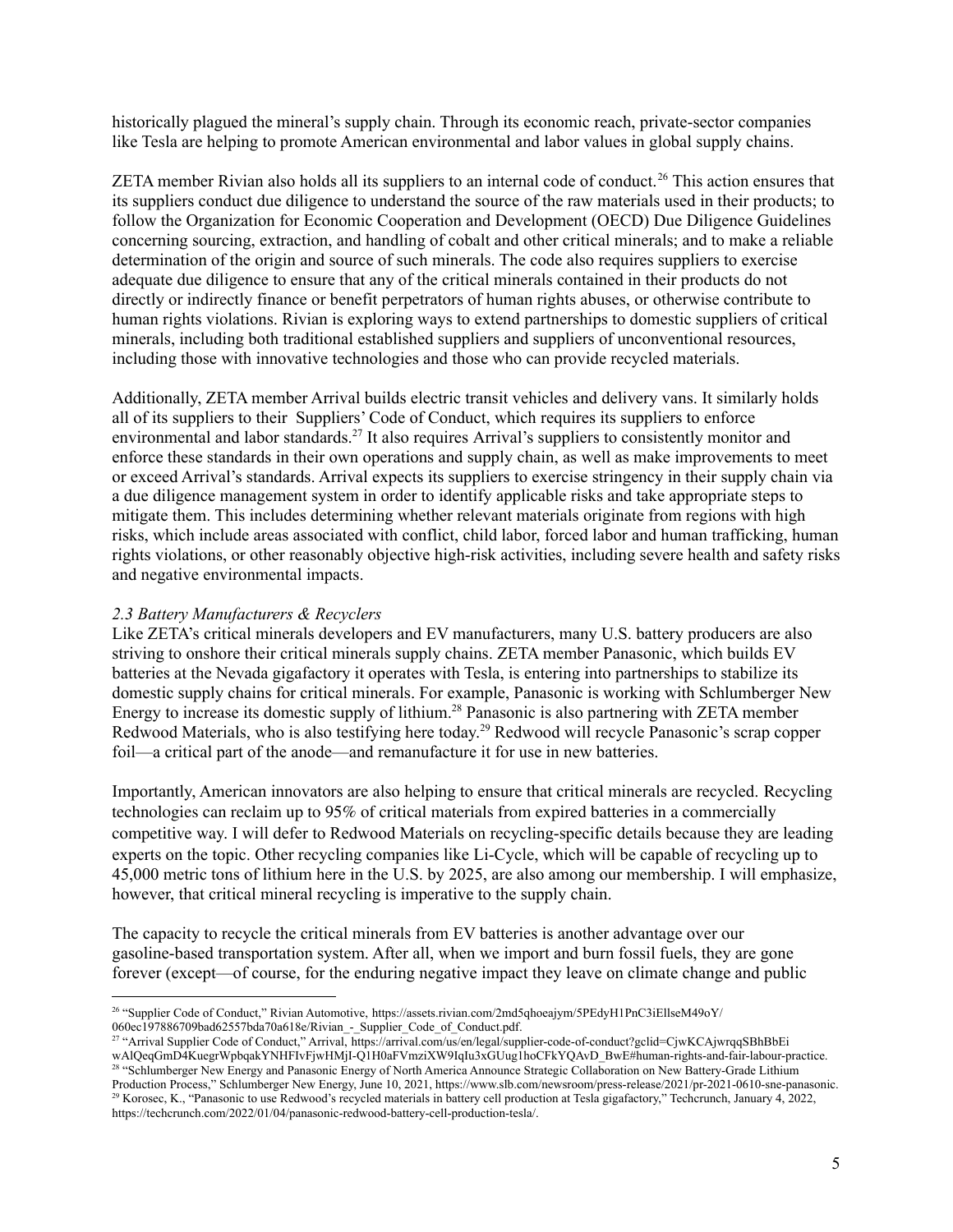health). We must then continually import new crude oil, maintaining our susceptibility to the instability of oil-exporting foreign adversaries. After we use critical minerals, on the other hand, we can perpetually reuse them at a remarkably high rate of reuse, creating a circular domestic supply chain. Congress has previously considered legislation that would ban the export of battery cells after they enter the United States so that we could instead preserve a national stockpile of critical minerals to be recycled. One of the greatest weaknesses in our supply chain today is that we must often send domestically developed critical minerals to China for processing—and those refined minerals are then sent back to the United States for incorporation into batteries. <sup>30</sup> This practice harms our national security and is economically and environmentally costly. To compete globally, the federal government must invest in building out each of these stages of the critical minerals supply chain.

### **3. Recommendations**

In addition to the work that the private sector is doing to onshore our critical mineral development and processing, securing our critical material supply chain will also require reforms to American foreign and industrial policy. Winning the clean transportation race will require outcompeting other countries that are contending in this sector; as I have noted, many of these other countries have already invested tens of billions of dollars in developing robust domestic resources.

ZETA urges Congress and the Biden-Harris Administration to maintain environmental and labor protections for critical mineral extraction and refining. Mitigating environmental harms and protecting worker rights is the American way, and we do not support undermining these values; in fact, we hope that we can promote these American ideals throughout the global critical mineral supply chain. As I mentioned previously, we should work with our allies to promote these standards in any foreign sourcing in which we continue to participate.

As the United States works to build our domestic supply chain, we should seek to codify these standards in our trading relationships with our allies. The State Department, Export-Import Bank, United States Agency for International Development, and other federal entities should corroborate the work that private industry is doing to ensure that the United States promotes environmental, social, and governance (ESG) standards in foreign critical minerals development and processing operations. With a coordinated effort, we can ensure that foreign critical minerals operations uphold strong labor and environmental protections.

An example of direct federal investment is the Department of Energy's Loan Program Office (LPO) is providing funding for these critical minerals projects. LPO oversees the Advanced Technology Vehicles Manufacturing (ATVM) program, which offers low-cost debt capital for fuel-efficient or zero-emission light-duty vehicles. ATVM has \$20 billion available in loans for projects to develop and expand critical mineral development in the battery supply chain. The federal government must expedite access to these funds because capital-intensive projects such as extraction and processing are vital for our energy and national security.

And while these standards must be maintained in domestic operations, it is also incumbent upon the federal government (and state governments) to ensure that the permitting process is linear and sets responsible standards—however high— that can be met with predictability. Adhering to a schedule—which may still span years—promotes public confidence and stability in the permitting process, and will entice more private capital to invest in high-standard domestic critical minerals production efforts.

<sup>&</sup>lt;sup>30</sup> Puko, T., and T. Parti, "Biden Considers Invoking Defense Production Act to Boost Minerals for EV Batteries," The Wall Street Journal, March 30, 2022, <https://www.wsj.com/articles/biden-considers-invoking-defense-production-act-to-boost-minerals-for-ev-batteries-11648654304>.